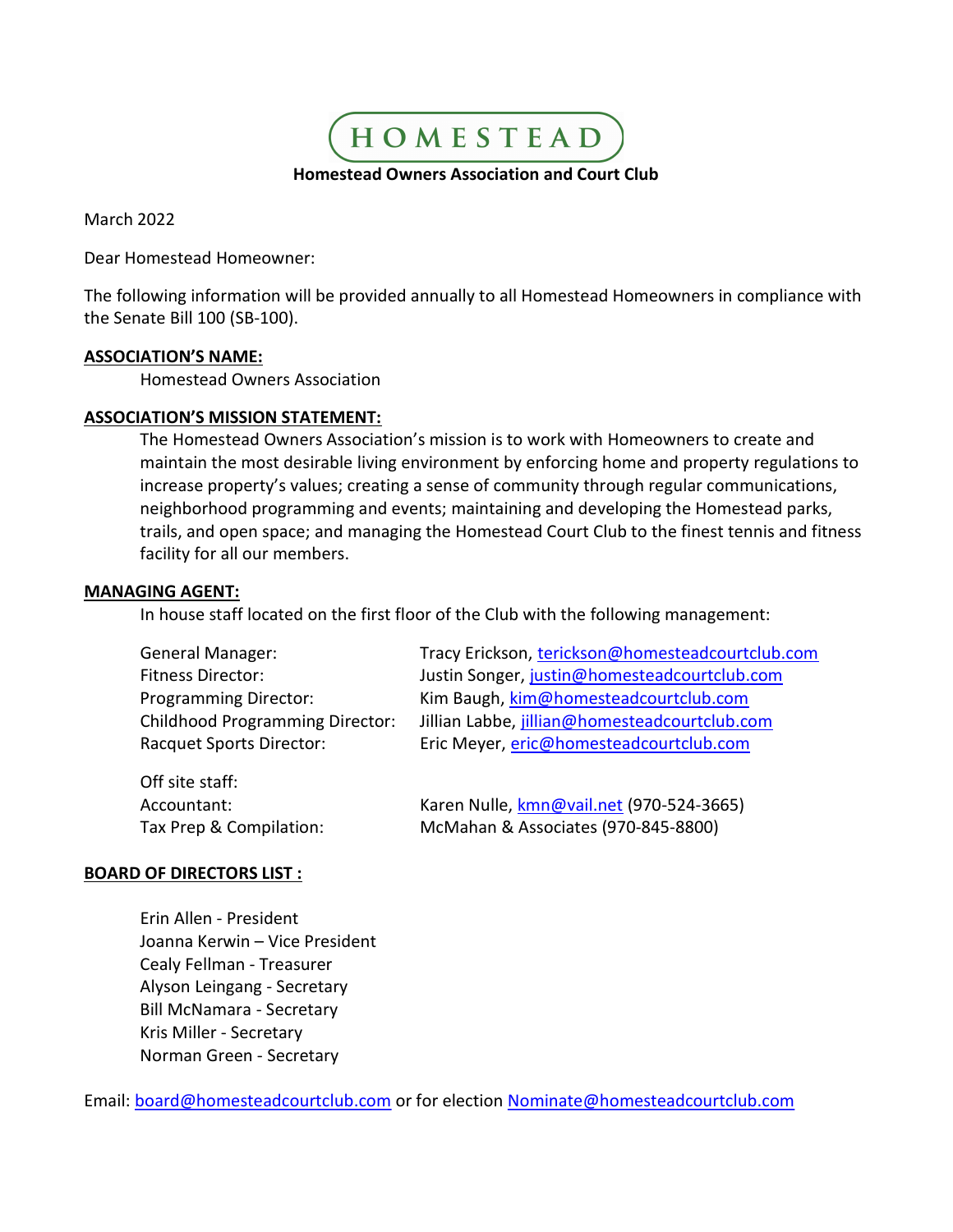## DRC COMMITTEE MEMBERS:

Alyson Leingang – Chair Tali Fagenblat Dylan Friday David McWilliams Laura Nash Zwiebach

# ADDRESS

 400 Homestead Drive P.O. Box 808 Edwards, CO 81632 www.hcchoa.com Phone: 970-926-1067 Fax: 970-926-4710

#### COMMON INTREST COMMUNITY:

Homestead Owners Association, Inc.

## FISCAL YEAR OF THE ASSOCIATION:

January  $1^{st}$  through December  $31^{st}$  of any given year.

#### OPERATING BUDGET:

Available as a separate document in the Management Office within 90 days of approval.

#### ASSOCIATION'S CURRENT REGULAR AND SPECIAL ASSESSMENTS:

Available as a separate document in the Management Office and is included in the monthly billing.

# ANNUAL ACCOUNTING REVIEW, FINANCIAL STATEMENT AND RESERVE FINANCES FOR THE PREVIOUS YEAR:

Available as a separate document in the Management Office on February  $1<sup>st</sup>$  of any given year or at the General Meeting.

#### INSURANCE POLICIES:

Report all claims promptly to Homestead Staff or Pam Linares, Lead Account Manager, at REHIA Insurance Agency. Email pam@reharris.com, direct phone (714) 619-4495.

Coverage schedules and limits of coverage are available as a separate document in the Management Office or refer to the "Insurance Policy List" on the document page of our website for more information on our insurance policies.

#### ASSOCIATION'S BYLAWS, ARTICLES AND RULES & REGULATIONS:

Available as a separate document in the Management Office.

#### POLICIES: